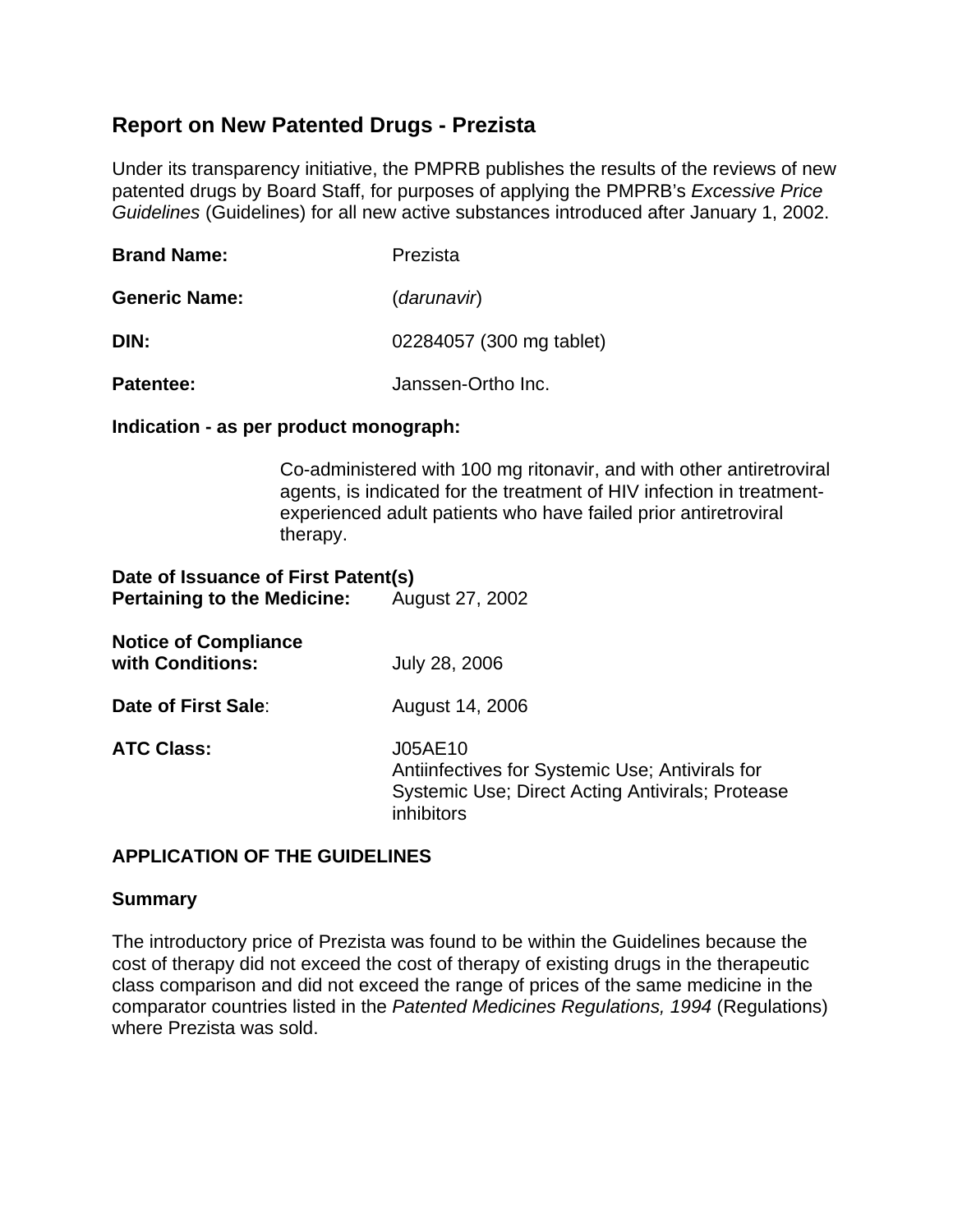#### **Scientific Review**

Prezista is a new active substance and the PMPRB's Human Drug Advisory Panel (HDAP) recommended that Prezista be classified as a category 3 new medicine (provides moderate, little or no therapeutic advantage over comparable medicines).

The Therapeutic Class Comparison (TCC) test of the Guidelines provides that the price of a category 3 new drug product cannot exceed the prices of other drugs that treat the same disease or condition. Comparators are generally selected from among existing drug products in the same 4th level of the World Health Organization (WHO) Anatomical Therapeutic Chemical (ATC) System that are clinically equivalent in addressing the approved indication. See the PMPRB's *Compendium of Guidelines, Policies and Procedures* for a more complete description of the Guidelines and the policies on TCCs.

The HDAP identified Aptivus (*tipranavir*) as a comparator to Prezista as it is clinically equivalent to Aptivus. Aptivus shares the same  $4<sup>th</sup>$  level ATC class and is indicated and used in combination antiretroviral treatment of HIV-1 infected adult patients with evidence of viral replication who are treatment-experienced.

Other boosted Protease inhibitors (PIs) were not recommended for inclusion in the TCC as they are not indicated nor used for treatment-experienced HIV-1 patients who have multiple PIs resistant strains.

The Guidelines provide that the dosage recommended for comparison purposes will normally not be higher than the maximum of the usual recommended dosage. The recommended comparable dosage regimens for Prezista and the comparator Aptivus are based on respective product monographs and supported by clinical literature.

#### **Price Review**

Under the Guidelines, the introductory price of a new category 3 drug product will be presumed to be excessive if it exceeds the price of all of the comparable drug products in the TCC test, or if it exceeds the prices of the same medicine in the seven countries listed in the Regulations.

The price of Prezista 300 mg tablet was within the Guidelines as the cost per treatment did not exceed the cost per treatment of the comparator medicine.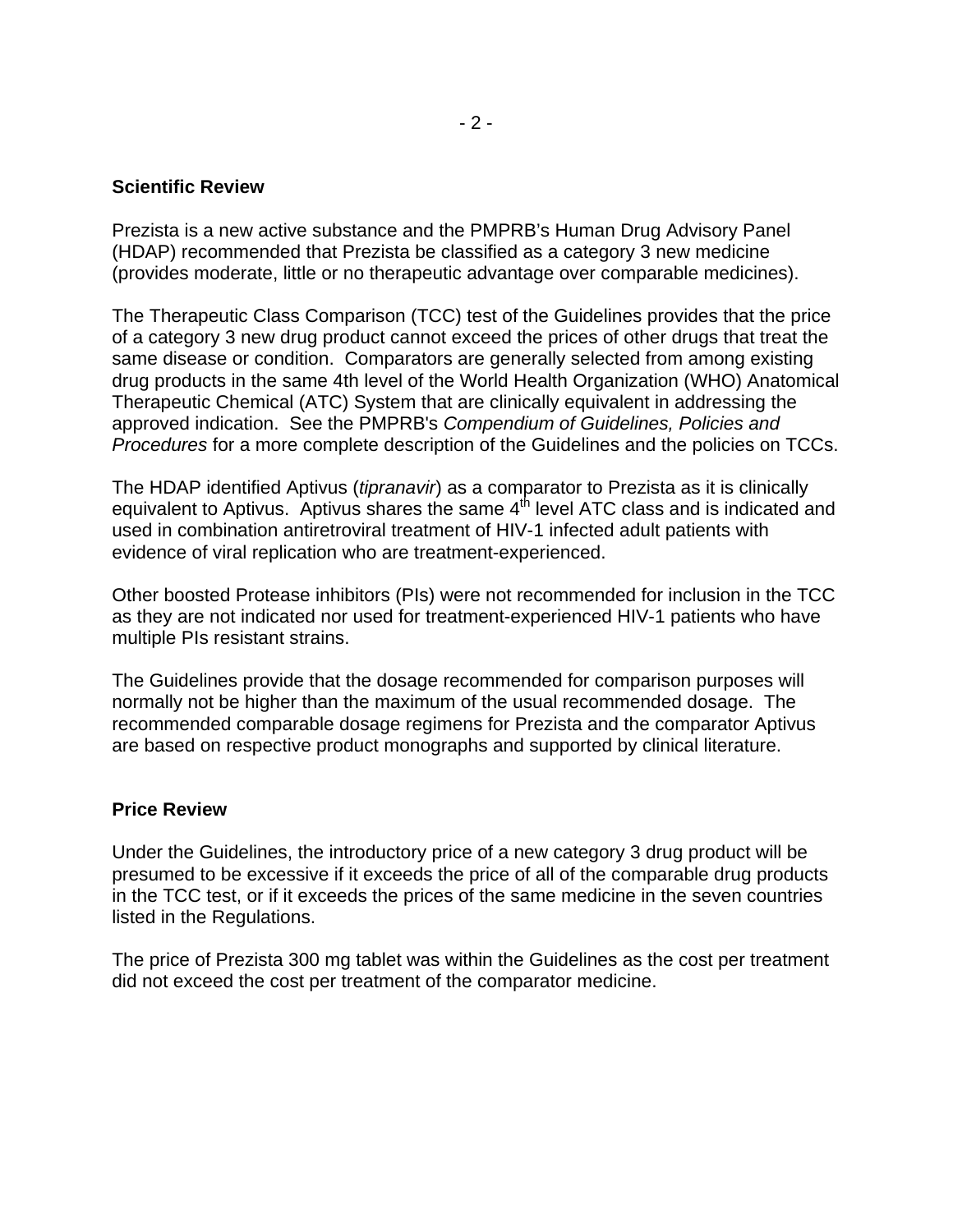## **Introductory Period (August to December 2006)**

| <b>Name</b>                                                 | <b>Strength</b>                  | <b>Dosage</b><br>Regimen | <b>Unit Price</b>                   | Cost per<br><b>Treatment</b><br>(per day) |
|-------------------------------------------------------------|----------------------------------|--------------------------|-------------------------------------|-------------------------------------------|
| Prezista<br>(darunavir)<br><b>Norvir SEC</b><br>(ritonavir) | 300 mg tablet<br>100 mg capsule  | 4 tablets<br>2 capsules  | $$6.9000^{(1)}$$<br>$$1.4169^{(2)}$ | \$27.8400<br>\$2.8338<br>\$30.6738        |
| Aptivus<br>(tipranavir)<br>Norvir SEC<br>(ritonavir)        | 250 mg capsule<br>100 mg capsule | 4 capsules<br>4 capsules | $$8.2500^{(3)}$$<br>$$1.4169^{(2)}$ | \$33.0000<br>\$5.6676<br>\$38.6676        |

Sources:

(1) Publicly available price as per the Regulations

(2) Ontario Drug Benefit Formulary, June 2006

(3) Liste des médicaments, Régie de l'assurance maladie du Québec, Février 2007

In 2006, Prezista was being sold in one of the seven countries listed in the Regulations, namely the United States. In compliance with the Guidelines, the price in Canada did not exceed the price in the United States.

*Where comparators and dosage regimens are referred to in the Summary Reports, they have been selected by the PMPRB Staff and the HDAP for the purpose of carrying out the PMPRB's regulatory mandate, which is to review the prices of patented medicines sold in Canada to ensure that such prices are not excessive. The publication of these reports is also part of the PMPRB's commitment to make its price review process more transparent.* 

*The information contained in the PMPRB's Summary Reports should not be relied upon for any purpose other than its stated purpose and is not to be interpreted as an endorsement, recommendation or approval of any drug nor is it intended to be relied upon as a substitute for seeking appropriate advice from a qualified health care practitioner.*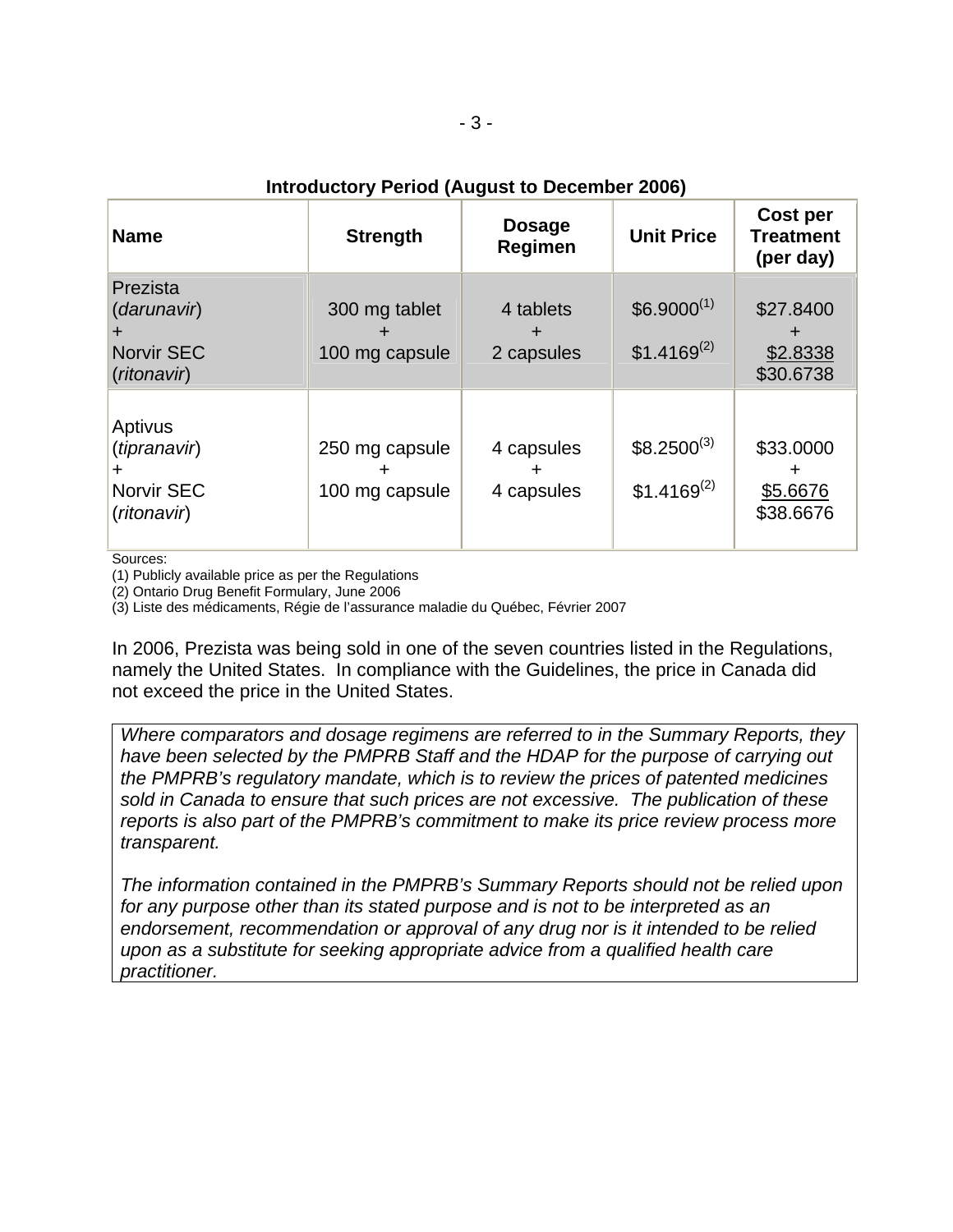#### **References - Prezista**

- 1. Aberg JA, Gallant JE, Anderson J, Oleske JM, Libman H, Currier JS, et al. Primary care guidelines for the management of persons infected with human immunodeficiency virus: recommendations of the HIV Medicine Association of the Infectious Diseases Society of America. Clin Infect Dis. 2004 Sep 1;39(5):609-29.
- 2. Anon. Darunavir (Prezista) for HIV infection. Med Lett Drugs Ther. 2006 Sep 11;48(1243):74-5.
- 3. Anon. Drugs for HIV Infection. Treat Guidel Med Lett. 2006 Oct;4(50):67-76.
- 4. Anon. Food and Drug Administration. USA. Prezista. Medical Reviews (Executive Summary, Integrated Review of Efficacy). Available at: [http://www.fda.gov/cder/foi/nda/2006/021976s000\\_Sprycel\\_MedR.pdf](http://www.fda.gov/cder/foi/nda/2006/021976s000_Sprycel_MedR.pdf)
- 5. Anon. Panel on Clinical Practices for Treatment of HIV Infection. Guidelines for the use of antiretroviral agents in HIV-1-infected adults and adolescents. Washington, D.C. Department of Health and Human Services Department of Health and Human Services, pages 7-10 inclusive.
- 6. Anon. Tipranavir (Aptivus) for HIV. The Medical Letter. Volume 47, Issue 1219. October 10, 2005.
- 7. Arasteh K, Clumeck N, Pozniak A, Lazzarin A, De Meyer S, Muller H, et al. TMC114/ritonavir substitution for protease inhibitor(s) in a non-suppressive antiretroviral regimen: a 14-day proof-of-principle trial. AIDS. 2005 Jun 10;19(9):943-7.
- 8. Boulos D, Yan P, Schanzer D, Remis RS, Archibald CP. Estimates of HIV prevalence and incidence in Canada, 2005. Can Commun Dis Rep. 2006 Aug 1;32(15):165-74. Available from: [http://www.phac-aspc.gc.ca/publicat/ccdr](http://www.phac-aspc.gc.ca/publicat/ccdr-rmtc/06vol32/dr3215e.html)[rmtc/06vol32/dr3215e.html](http://www.phac-aspc.gc.ca/publicat/ccdr-rmtc/06vol32/dr3215e.html)
- 9. Canadian Pharmacists Association. e-CPS [database on the Internet; cited 8 Oct 2006]. Ottawa: Canadian Pharmacists Association; 2006.
- 10. Gazzard B. BHIVA Writing Committee. British HIV Association (BHIVA) guidelines for the treatment of HIV-infected adults with antiretroviral therapy (2005). HIV Med. 2005;6 Suppl 2:1-61. Available from: <http://www.bhiva.org/guidelines/2005/HIV/guidelines2005.pdf>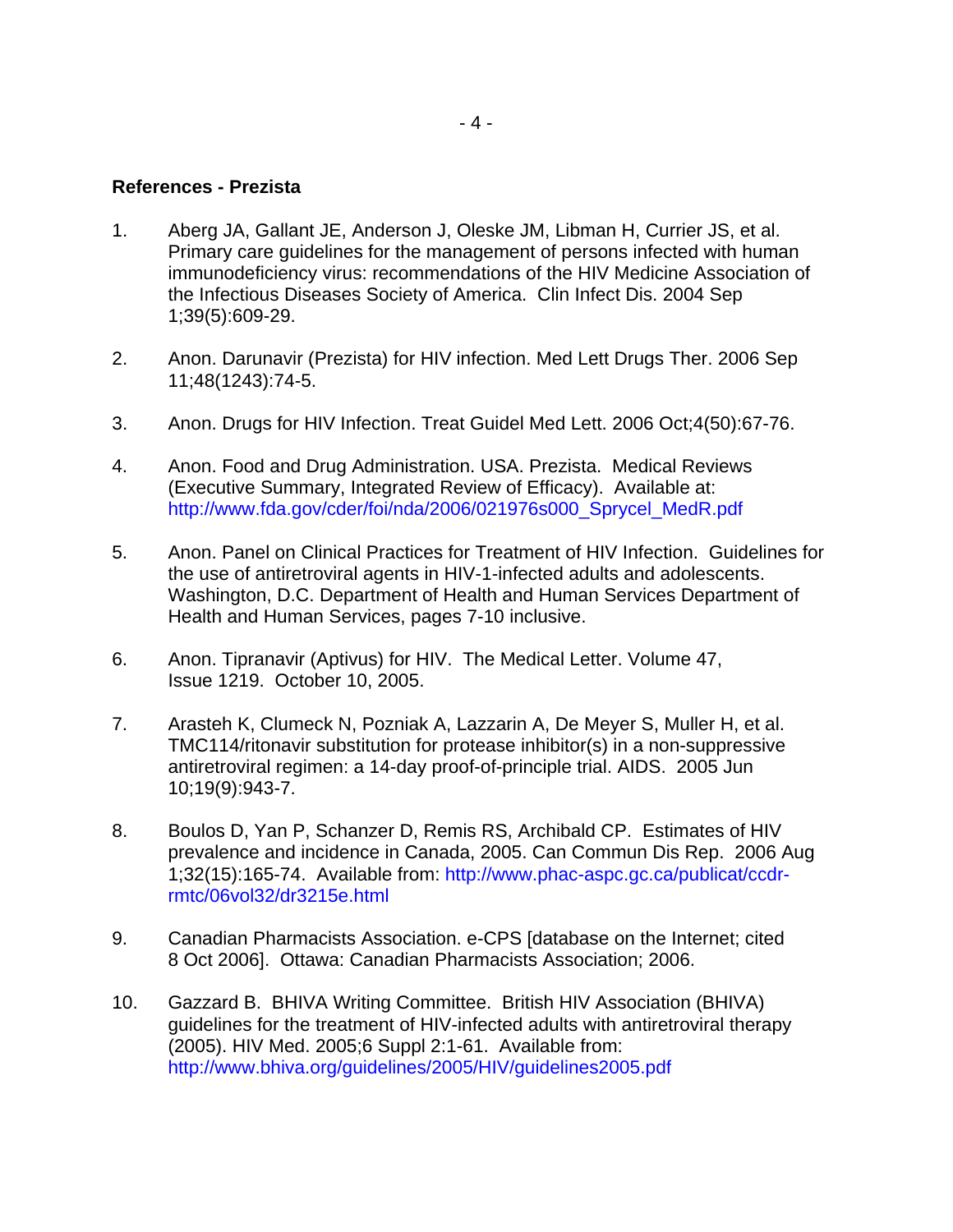- 11. Hammer SM, Saag MS, Schechter M, Montaner JS, Schooley RT, Jacobsen DM, et al. Treatment for adult HIV infection: 2006 recommendations of the International AIDS Society-USA panel. JAMA. 2006 Aug 16;296(7):827-43.
- 12. Health Canada. Drug Product Database [database on the Internet; cited 7 Oct 2006]. Available from: <http://www.hc-sc.gc.ca/hpb/drugs-dpd/>
- 13. Health Canada. Notice of Compliance Search [database on the Internet; cited 9 Oct 2006]. Availble from: <http://www.nocdatabase.ca/>
- 14. Hicks CB et al. Durable efficacy of tipranavir-ritonavir in combination with an optimized background regimen of antiretroviral drugs for treatment-experienced HIV-1-infected patients at 48 weeks in the Randomized Evaluation of Strategic Intervention in multi-drug resistant patients with Tipranavir (RESIST) studies: an analysis of combined data from two randomized open-label trials. Lancet 2006;368:466-75.
- 15. Janssen-Ortho Inc. Prezista Product Monograph. Toronto, Ontario, July 27, 2006.
- 16. Kuriakose B, Millar D. Association between CD4 counts, viral load and clinical outcomes in HIV/AIDS: a review of the literature. Agro Health Associates. April 20, 2006.I
- 17. Lalezari JP et al. Enfuvirtide, and HIV-1 Fusion inhibitor, for drug-resistant HIV infection in North and South America. N Eng J Med 2003;348:2175-85.
- 18. Lazzarin A et al. Efficacy of enfuvirtide in patients infected with drug-resistant HIV-1 in Europe and Australia. N Eng J Med 2003;348:2186-2195.
- 19. Nelson M et al. Durable efficacy of enfuvirtide over 48 weeks in heavily treatement-experienced HIV-1-infected patients in the T-20 versus optimized background regimen only 1 and 2 clinical trials.J Acquir Immune Defic Syndr 2005;40:404-412.
- 20. Panel on Clinical Practices for Treatment of HIV Infection. Guidelines for the use of antiretroviral agents in HIV-1-infected adults and adolescents. Washington, D.C.: Department of Health and Human Services; October 10, 2006. Available from: <http://aidsinfo.nih.gov/ContentFiles/AdultandAdolescentGL.pdf>
- 21. Phillips AN, Lundgren JD. The CD4 lymphocyte count and risk of clinical progression. Curr Opin HIV AIDS 2006; 1:43-49.